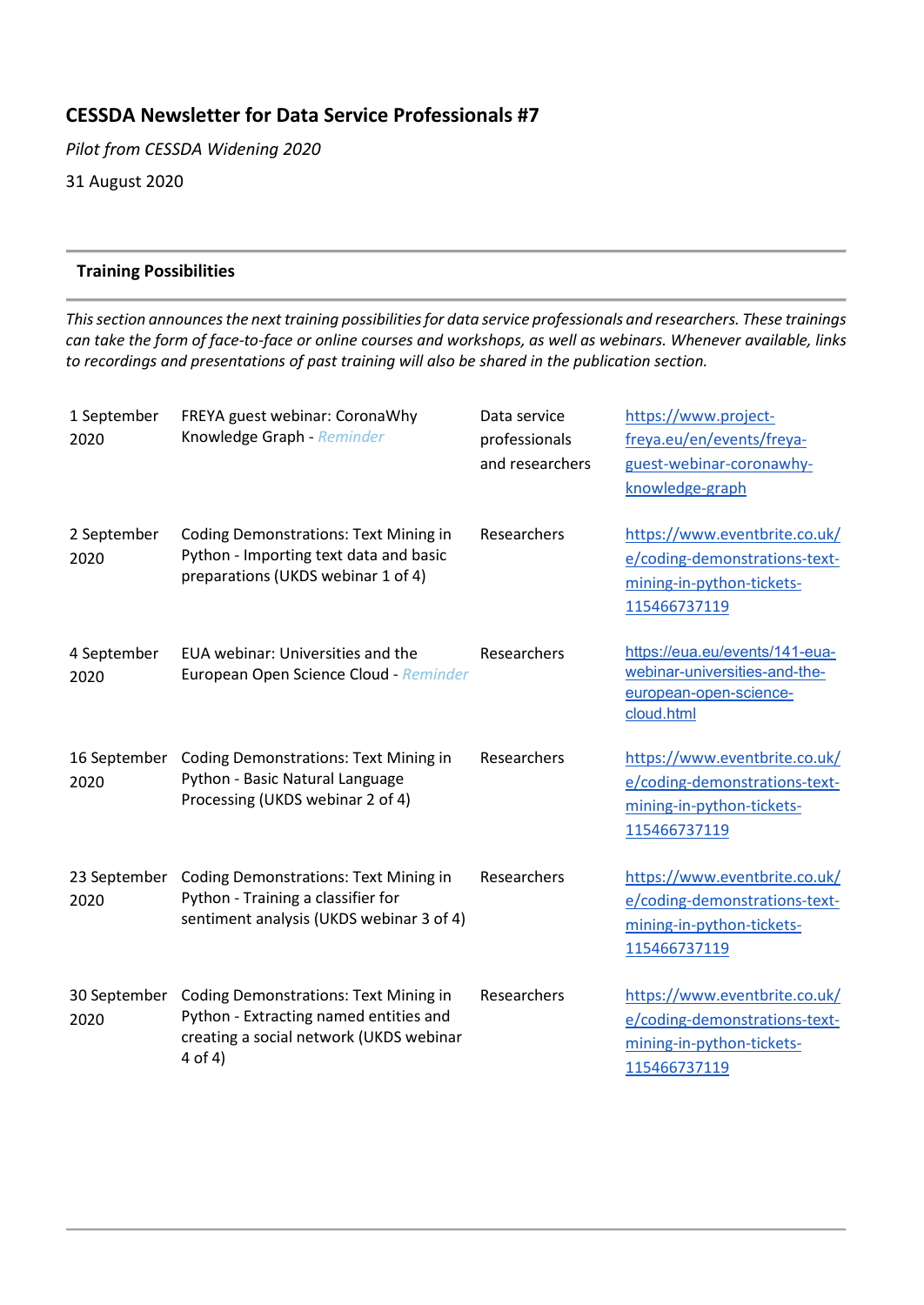#### **Conference and Events**

*The announcement of next conferences and events are listed in this section. You can follow the links for more information on the events, and deadlines to register and send abstract.*

21-25 September 2020

ICPSR Data Fair 2020 - Data in Real Life (free and online) - *Registration open*

[https://www.icpsr.umich.edu/](https://www.icpsr.umich.edu/web/pages/membership/datafair?utm_source=web&utm_medium=web&utm_campaign=DataFair2020) [web/pages/membership/dataf](https://www.icpsr.umich.edu/web/pages/membership/datafair?utm_source=web&utm_medium=web&utm_campaign=DataFair2020) [air?utm\\_source=web&utm\\_me](https://www.icpsr.umich.edu/web/pages/membership/datafair?utm_source=web&utm_medium=web&utm_campaign=DataFair2020) [dium=web&utm\\_campaign=Da](https://www.icpsr.umich.edu/web/pages/membership/datafair?utm_source=web&utm_medium=web&utm_campaign=DataFair2020) [taFair2020](https://www.icpsr.umich.edu/web/pages/membership/datafair?utm_source=web&utm_medium=web&utm_campaign=DataFair2020)

#### **Publications and other resources**

*In this section will be listed new reports and publications, as well as different resources such as tools and past recordings and presentations from training and conferences. You can find other useful resources for data service professionals and users in the [CESSDA Resource Directory.](https://www.zotero.org/groups/2382601/cessda_resource_directory/library) All deliverables, reports created in CESSDA projects as well as past CESSDA training are available in the [CESSDA Zenodo platform.](https://zenodo.org/communities/cessda/) Other publications and links to past training are available in project-specific websites, e.g., [iassist data.org,](https://iassistdata.org/) [gotriple.eu,](https://www.cessda.eu/content/download/5055/55985/file/TRIPLE_A5_LEAFLET.pdf) [sshopencloud.eu.](https://sshopencloud.eu/)*

| Call for submissions - The Future of Online Data<br>Collection in Social Surveys: Challenges,<br>Developments and Applications (Deadline: 30<br>September) | DSP and<br>researchers        | https://rss.onlinelibrary.wiley.com/jo<br>urnal/1467985X                                                        |
|------------------------------------------------------------------------------------------------------------------------------------------------------------|-------------------------------|-----------------------------------------------------------------------------------------------------------------|
| An Analysis of Open Science Policies in Europe, v6                                                                                                         | DSP and<br>researchers        | https://zenodo.org/record/4005612#<br>.X0zulltS94E                                                              |
| Tour of CESSDA - NSD - Norwegian Centre for<br>Research Data                                                                                               | Data service<br>professionals | https://www.cessda.eu/News-<br>Events/News/CESSDA/Tour-of-<br>CESSDA-NSD-Norwegian-Centre-for-<br>Research-Data |
| Open Education in European Libraries of Higher<br>Education                                                                                                | DSP and<br>researchers        | http://doi.org/10.5281/zenodo.390317<br>$\overline{5}$                                                          |
| <b>FAIRification of Nordic and Baltic data repositories</b><br>online event (EOSC Nordic webinar 2020-04-22) -<br>Recordings                               | Data service<br>professionals | https://www.youtube.com/channel/<br>UCgoDT8ifg8olwcRpYWAUalg/feature<br>$\underline{\mathsf{d}}$                |
| Linking Twitter & Survey Data (CESSDA online<br>workshop 23 June) - Slides and recording                                                                   | Researchers                   | https://zenodo.org/record/4001700#<br>.X0zjGItS94G                                                              |
| 2020 Blalock Lecture Series (ICPSR Summer Program<br>2020) - Recordings                                                                                    | DSP and<br>researchers        | https://www.youtube.com/playlist?li<br>st=PLHvtizEj4DP9fwtKWGGqIz14z32u<br><b>8vcSX</b>                         |